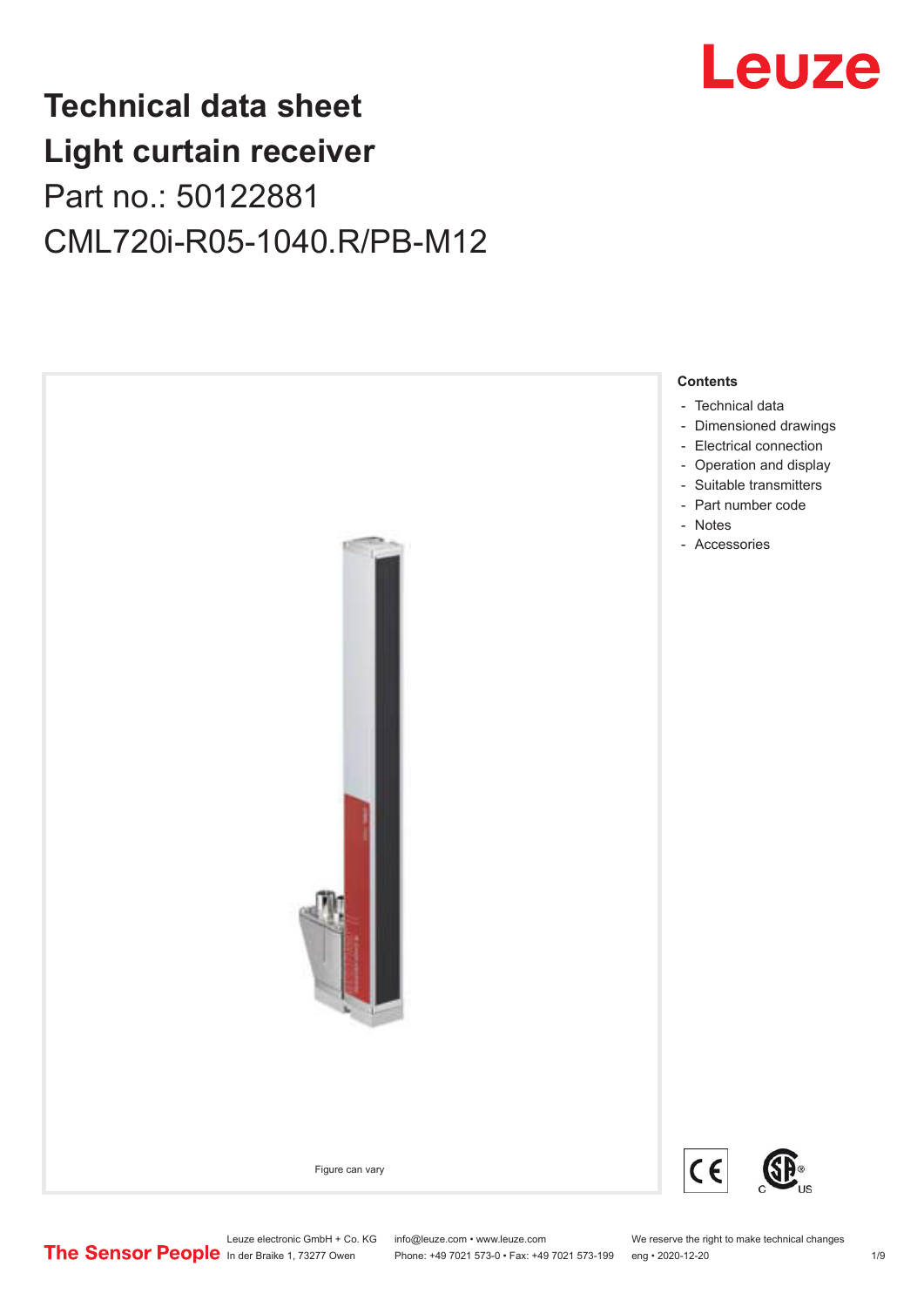### <span id="page-1-0"></span>**Technical data**

# **Leuze**

| <b>Basic data</b>                                  |                                                                                                             |
|----------------------------------------------------|-------------------------------------------------------------------------------------------------------------|
| <b>Series</b>                                      | 720                                                                                                         |
| <b>Operating principle</b>                         | Throughbeam principle                                                                                       |
| Device type                                        | Receiver                                                                                                    |
| <b>Contains</b>                                    | Accessories for the use of the BT-2R1                                                                       |
| <b>Application</b>                                 | Object measurement                                                                                          |
| <b>Special version</b>                             |                                                                                                             |
| <b>Special version</b>                             | Crossed-beam scanning                                                                                       |
|                                                    | Diagonal-beam scanning                                                                                      |
|                                                    | Parallel-beam scanning                                                                                      |
| <b>Optical data</b>                                |                                                                                                             |
| <b>Operating range</b>                             | Guaranteed operating range                                                                                  |
| <b>Operating range</b>                             | 0.13.5m                                                                                                     |
| <b>Operating range limit</b>                       | Typical operating range                                                                                     |
| <b>Operating range limit</b>                       | 0.14.5m                                                                                                     |
| <b>Measurement field length</b>                    | 1,040 mm                                                                                                    |
| <b>Number of beams</b>                             | 208 Piece(s)                                                                                                |
| Beam spacing                                       | 5 <sub>mm</sub>                                                                                             |
|                                                    |                                                                                                             |
| <b>Measurement data</b><br>Minimum object diameter | 10 mm                                                                                                       |
|                                                    |                                                                                                             |
| <b>Electrical data</b>                             |                                                                                                             |
| <b>Protective circuit</b>                          | Polarity reversal protection                                                                                |
|                                                    | Short circuit protected                                                                                     |
|                                                    | <b>Transient protection</b>                                                                                 |
| Performance data                                   |                                                                                                             |
| Supply voltage U <sub>B</sub>                      | 18  30 V, DC                                                                                                |
| <b>Residual ripple</b>                             | 0  15 %, From $U_{\rm B}$                                                                                   |
| <b>Open-circuit current</b>                        | 0  270 mA, The specified values refer<br>to the entire package consisting of trans-<br>mitter and receiver. |
|                                                    |                                                                                                             |
| Inputs/outputs selectable                          | 100 mA                                                                                                      |
| Output current, max.                               | $6.000 \Omega$                                                                                              |
| Input resistance                                   |                                                                                                             |
| Number of inputs/outputs selectable 2 Piece(s)     |                                                                                                             |
| Type                                               | Inputs/outputs selectable                                                                                   |
| Voltage type, outputs                              | <b>DC</b>                                                                                                   |
| Switching voltage, outputs                         | Typ. $U_R / 0 V$                                                                                            |
| Voltage type, inputs                               | DC                                                                                                          |
| Switching voltage, inputs                          | high: ≥6V                                                                                                   |
|                                                    | $low: 4V$                                                                                                   |
|                                                    |                                                                                                             |
| Input/output 1                                     |                                                                                                             |
| Activation/disable delay                           | 1 ms                                                                                                        |
| <b>Timing</b>                                      |                                                                                                             |
| <b>Cycle time</b>                                  | 6.64 ms                                                                                                     |
| Response time per beam                             | $30 \mu s$                                                                                                  |
| <b>Interface</b>                                   |                                                                                                             |
| Type                                               | PROFIBUS DP                                                                                                 |
|                                                    |                                                                                                             |
| <b>PROFIBUS DP</b>                                 |                                                                                                             |
| <b>Function</b>                                    | Process                                                                                                     |

| <b>Service interface</b> |                                                 |                                                      |
|--------------------------|-------------------------------------------------|------------------------------------------------------|
|                          | <b>Type</b>                                     | IO-Link                                              |
|                          | <b>IO-Link</b>                                  |                                                      |
|                          | <b>Function</b>                                 | Configuration via software                           |
|                          |                                                 | Service                                              |
|                          |                                                 |                                                      |
|                          | <b>Connection</b>                               |                                                      |
|                          | <b>Number of connections</b>                    | 2 Piece(s)                                           |
|                          | <b>Plug outlet</b>                              | Rear side                                            |
|                          |                                                 |                                                      |
|                          | <b>Connection 1</b>                             |                                                      |
|                          | <b>Function</b>                                 | Configuration interface<br>Connection to transmitter |
|                          |                                                 |                                                      |
|                          |                                                 | Signal IN                                            |
|                          |                                                 | Signal OUT                                           |
|                          |                                                 | Voltage supply<br>Connector                          |
|                          | <b>Type of connection</b><br><b>Thread size</b> | M <sub>12</sub>                                      |
|                          | Type                                            | Male                                                 |
|                          | <b>Material</b>                                 | Metal                                                |
|                          | No. of pins                                     | 8-pin                                                |
|                          | Encoding                                        | A-coded                                              |
|                          |                                                 |                                                      |
|                          | <b>Connection 2</b>                             |                                                      |
|                          | <b>Function</b>                                 | <b>BUS IN</b>                                        |
|                          |                                                 | <b>BUS OUT</b>                                       |
|                          | <b>Type of connection</b>                       | Connector                                            |
|                          | <b>Thread size</b>                              | M12                                                  |
|                          | Type                                            | Female                                               |
|                          | <b>Material</b>                                 | Metal                                                |
|                          | No. of pins                                     | 5-pin                                                |
|                          | Encoding                                        | B-coded                                              |
|                          | <b>Mechanical data</b>                          |                                                      |
| Design                   |                                                 | Cubic                                                |
| Dimension (W x H x L)    |                                                 | 29 mm x 35.4 mm x 1,063 mm                           |
|                          | <b>Housing material</b>                         | Metal                                                |
|                          | <b>Metal housing</b>                            | Aluminum                                             |
|                          | Lens cover material                             | Plastic                                              |
|                          | Net weight                                      | 1,300 g                                              |
|                          | <b>Housing color</b>                            | Silver                                               |
|                          | <b>Type of fastening</b>                        | Groove mounting                                      |
|                          |                                                 | Via optional mounting device                         |
|                          | <b>Operation and display</b>                    |                                                      |
|                          | Type of display                                 | LED                                                  |
|                          |                                                 | OLED display                                         |
|                          | <b>Number of LEDs</b>                           | 2 Piece(s)                                           |
|                          | Type of configuration                           | Software                                             |
|                          |                                                 | Teach-in                                             |
|                          |                                                 |                                                      |
|                          | Environmental data                              |                                                      |
|                          | Ambient temperature, operation                  | $-3060 °C$                                           |
|                          | Ambient temperature, storage                    | $-4070 °C$                                           |
|                          |                                                 |                                                      |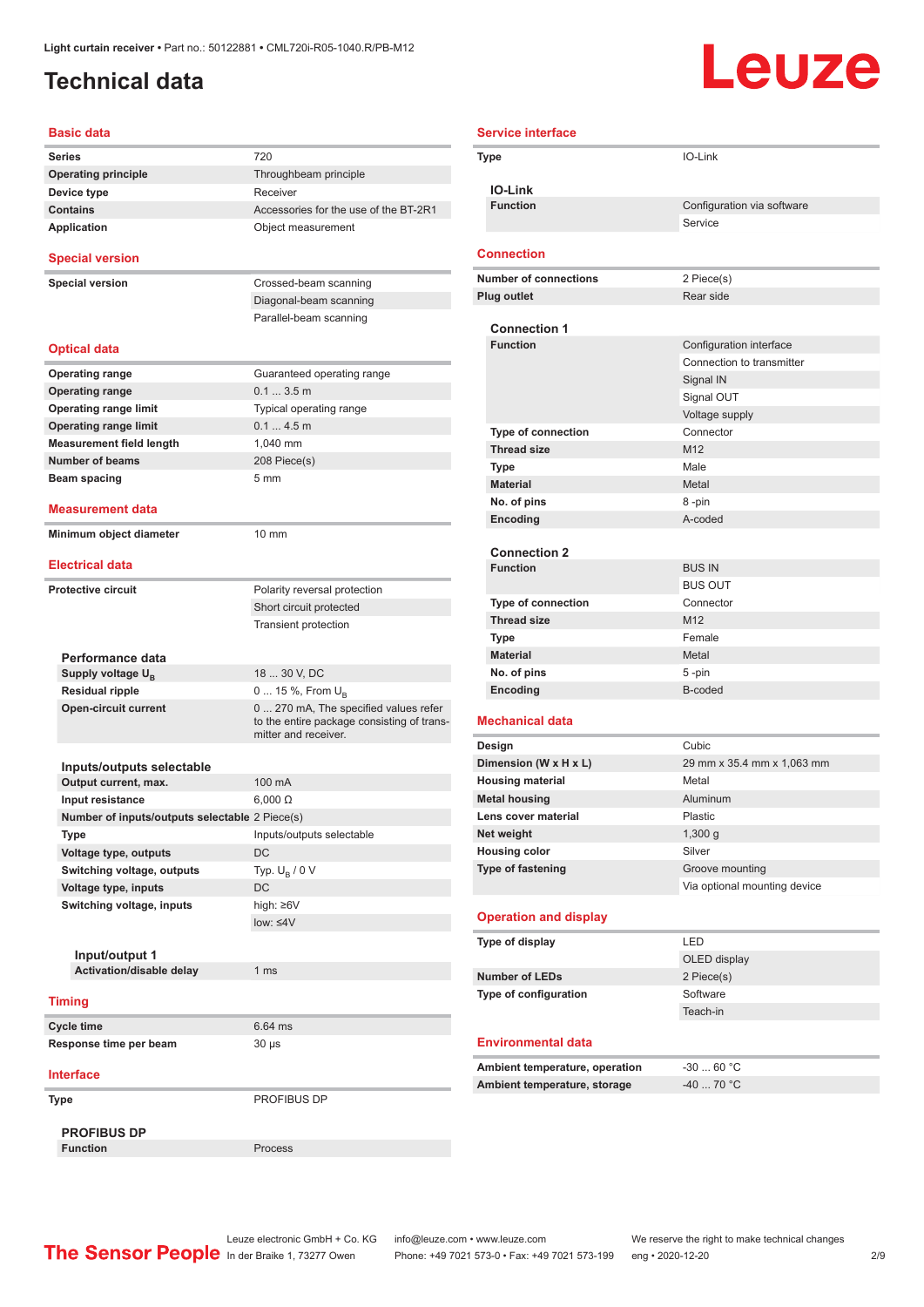# **Technical data**

# Leuze

#### **Certifications**

| Degree of protection     | IP 65         |
|--------------------------|---------------|
| <b>Protection class</b>  | Ш             |
| <b>Certifications</b>    | c CSA US      |
| <b>Standards applied</b> | IEC 60947-5-2 |
|                          |               |

#### **Classification**

| <b>Customs tariff number</b> | 90314990 |
|------------------------------|----------|
| eCl@ss 5.1.4                 | 27270910 |
| eCl@ss 8.0                   | 27270910 |
| eCl@ss 9.0                   | 27270910 |
| eCl@ss 10.0                  | 27270910 |
| eCl@ss 11.0                  | 27270910 |
| <b>ETIM 5.0</b>              | EC002549 |
| <b>ETIM 6.0</b>              | EC002549 |
| <b>ETIM 7.0</b>              | EC002549 |
|                              |          |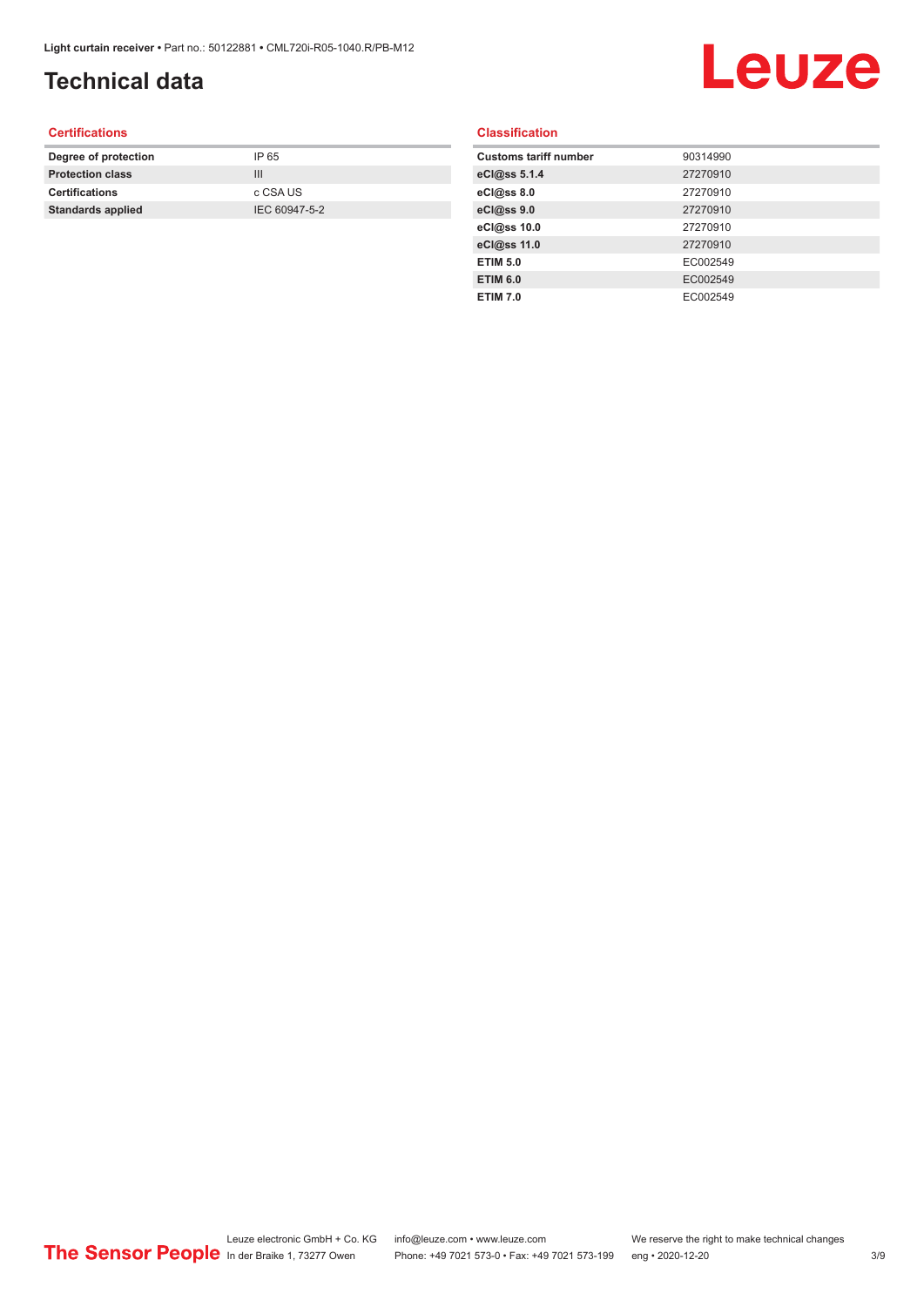#### <span id="page-3-0"></span>**Dimensioned drawings**

All dimensions in millimeters



#### A Beam spacing 5 mm

- B Measurement field length 1040 mm
- F M6 thread
- G Fastening groove
- 
- T Transmitter
- R Receiver
- Y 2.5 mm

# **Leuze**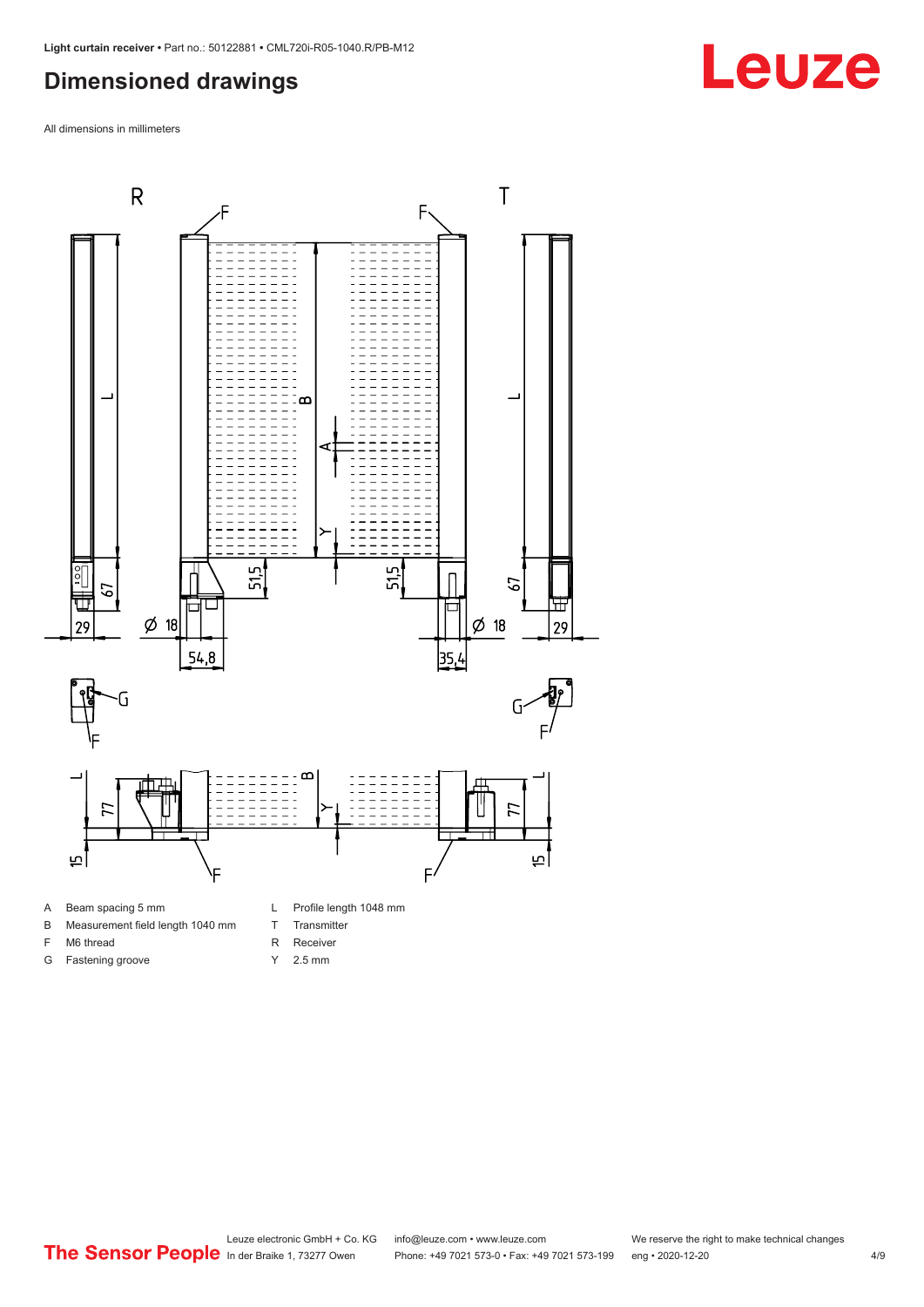#### <span id="page-4-0"></span>**Dimensioned drawings**





**Electrical connection**

**Connection 1**

| <b>Function</b>    | Configuration interface   |
|--------------------|---------------------------|
|                    | Connection to transmitter |
|                    | Signal IN                 |
|                    | Signal OUT                |
|                    | Voltage supply            |
| Type of connection | Connector                 |
| <b>Thread size</b> | M12                       |
| <b>Type</b>        | Male                      |
| <b>Material</b>    | Metal                     |
| No. of pins        | 8-pin                     |
| Encoding           | A-coded                   |

#### **Pin Pin assignment**

| 1              | $V +$            |  |  |
|----------------|------------------|--|--|
| $\overline{2}$ | I/O <sub>1</sub> |  |  |
| 3              | <b>GND</b>       |  |  |
| $\overline{4}$ | IO-Link          |  |  |
| 5              | I/O <sub>2</sub> |  |  |
| 6              | RS 485 Tx+       |  |  |
| 7              | RS 485 Tx+       |  |  |
| 8              | <b>FE/SHIELD</b> |  |  |
|                |                  |  |  |



#### **Connection 2**

| <b>Function</b>           | <b>BUS IN</b>  |
|---------------------------|----------------|
|                           | <b>BUS OUT</b> |
| <b>Type of connection</b> | Connector      |
| <b>Thread size</b>        | M12            |
| <b>Type</b>               | Female         |
| <b>Material</b>           | Metal          |
| No. of pins               | $5 - pin$      |
| Encoding                  | B-coded        |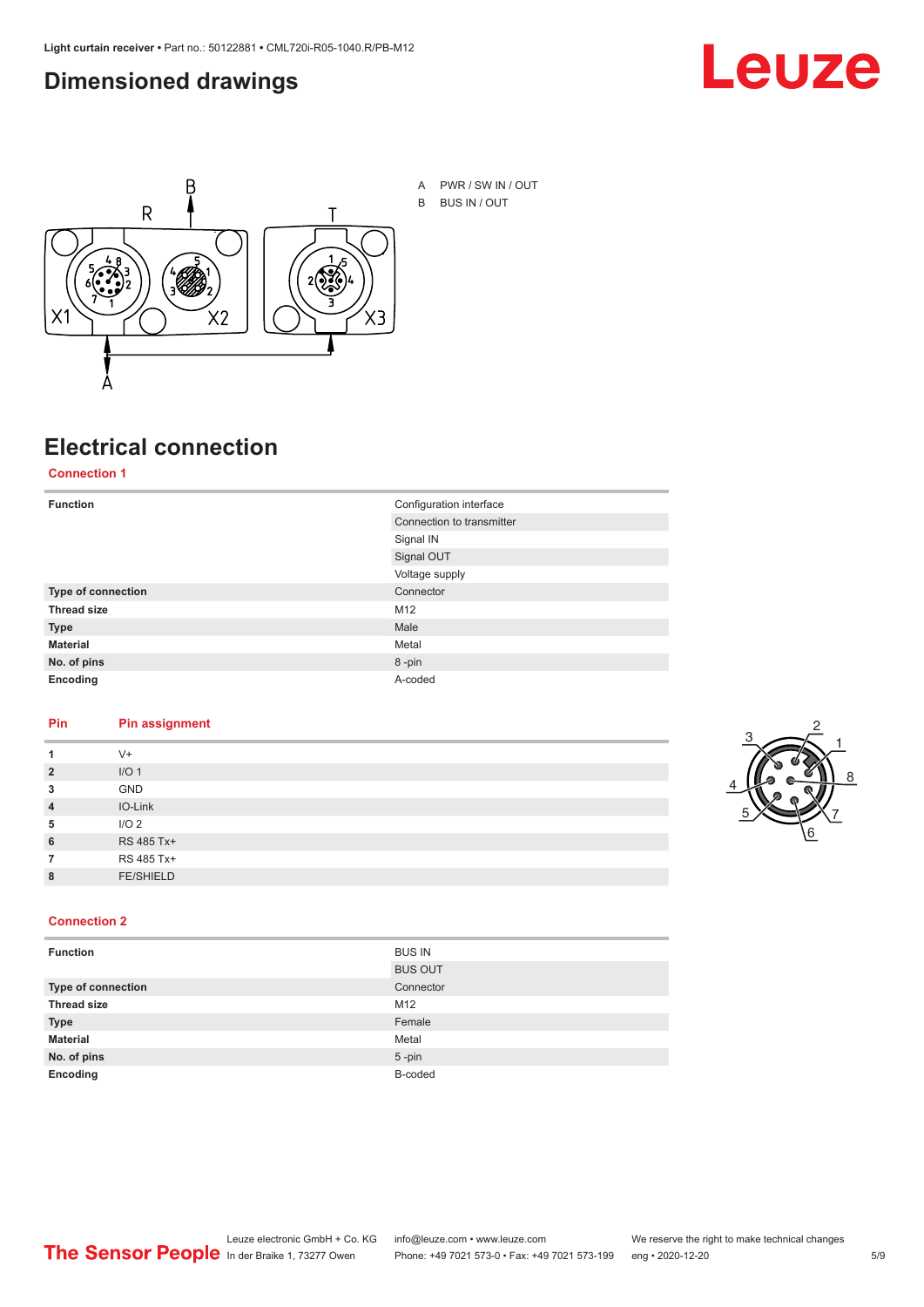# <span id="page-5-0"></span>**Electrical connection**

| Pin | Pin assignment   |  |
|-----|------------------|--|
|     | $V +$            |  |
| ຳ   | Tx-              |  |
| 3   | PB GND           |  |
|     | $Tx+$            |  |
| 5   | <b>FE/SHIELD</b> |  |

# **Operation and display**

| <b>LED</b>     | <b>Display</b>           | <b>Meaning</b>                         |
|----------------|--------------------------|----------------------------------------|
|                | Green, continuous light  | Operational readiness                  |
|                | Green, flashing          | Teach / error                          |
| $\overline{2}$ | Yellow, continuous light | Light path free, with function reserve |
|                | Yellow, flashing         | No function reserve                    |
|                | Off                      | Object detected                        |

#### **Suitable transmitters**

| Part no. | <b>Designation</b>         | <b>Article</b>               | <b>Description</b>                                                          |
|----------|----------------------------|------------------------------|-----------------------------------------------------------------------------|
| 50119461 | CML720i-T05-<br>1040.R-M12 | Light curtain<br>transmitter | Operating range: 0.1  3.5 m<br>Connection: Connector, M12, Rear side, 5-pin |

### **Part number code**

Part designation: **CML7XXi-YZZ-AAAA.BCCCDDD-EEEFFF**

| <b>CML</b>  | <b>Operating principle</b><br>Measuring light curtain                                                                                     |
|-------------|-------------------------------------------------------------------------------------------------------------------------------------------|
| 7XXi        | <b>Series</b><br>720i: 720i series<br>730i: 730i series                                                                                   |
| Y           | Device type<br>T: transmitter<br>R: receiver                                                                                              |
| <b>ZZ</b>   | <b>Beam spacing</b><br>$05:5$ mm<br>10:10 mm<br>20:20 mm<br>40:40 mm                                                                      |
| <b>AAAA</b> | Measurement field length [mm], dependent on beam spacing                                                                                  |
| B           | Equipment<br>A: connector outlet, axial<br>R: rear connector outlet                                                                       |
| CCC         | Interface<br>L: IO-Link<br>/CN: CANopen<br>/PB: PROFIBUS<br>/PN: PROFINET<br>/CV: Analog current and voltage output<br>/D3: RS 485 Modbus |

**Leuze** 

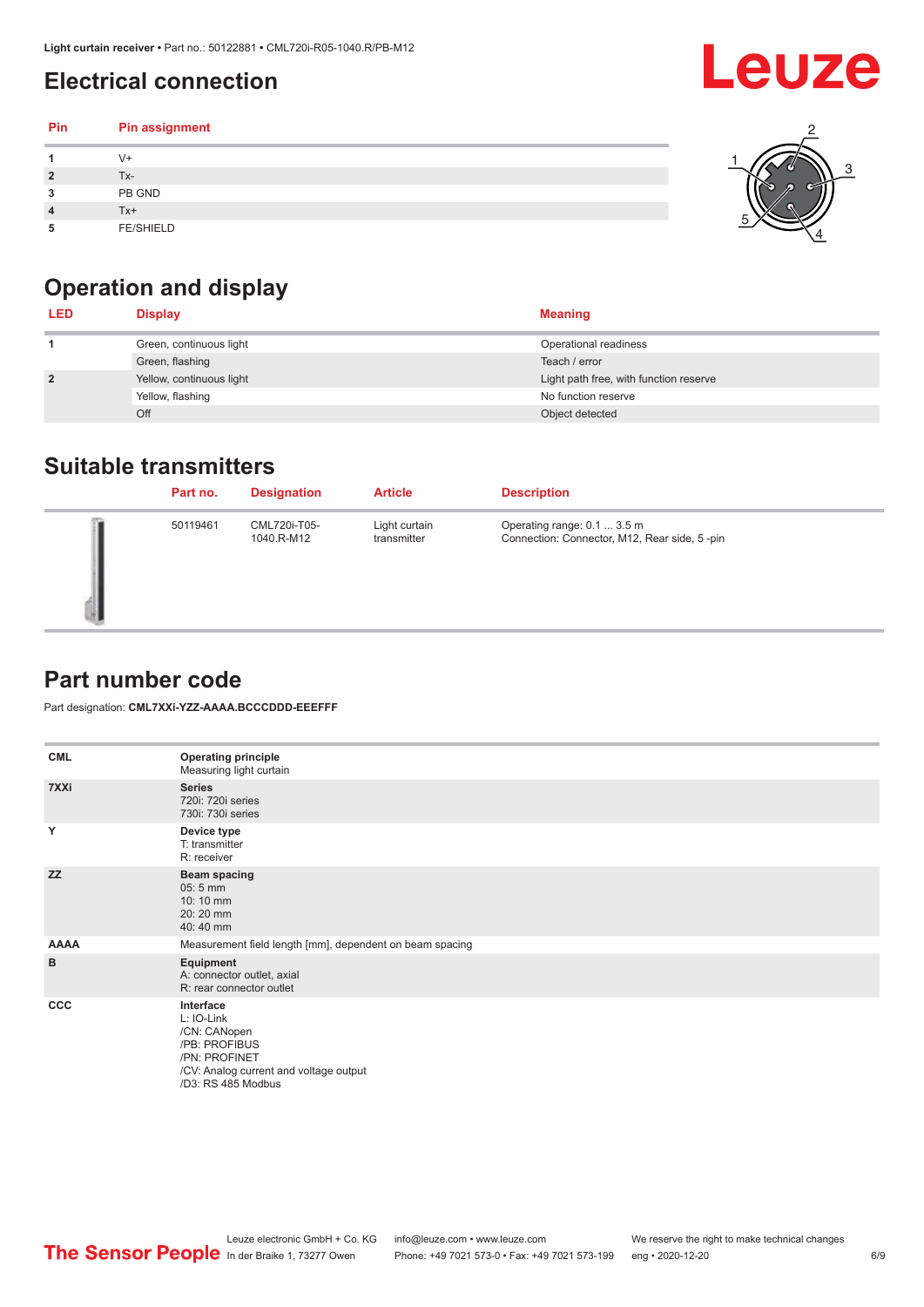#### <span id="page-6-0"></span>**Part number code**



| <b>DDD</b> | <b>Special equipment</b><br>-PS: Power Setting                                                  |
|------------|-------------------------------------------------------------------------------------------------|
| <b>EEE</b> | <b>Electrical connection</b><br>M12: M12 connector                                              |
| <b>FFF</b> | -EX: Explosion protection                                                                       |
|            | <b>Note</b>                                                                                     |
|            |                                                                                                 |
|            | $\&$ A list with all available device types can be found on the Leuze website at www.leuze.com. |

#### **Notes**

| Observe intended use!                                                                                                                                                                                                            |
|----------------------------------------------------------------------------------------------------------------------------------------------------------------------------------------------------------------------------------|
| $\%$ This product is not a safety sensor and is not intended as personnel protection.<br>$\%$ The product may only be put into operation by competent persons.<br>$\%$ Only use the product in accordance with its intended use. |
|                                                                                                                                                                                                                                  |



#### **For UL applications:**

ª For UL applications, use is only permitted in Class 2 circuits in accordance with the NEC (National Electric Code). ª These proximity switches shall be used with UL Listed Cable assemblies rated 30V, 0.5A min, in the field installation, or equivalent (categories: CYJV/ CYJV7 or PVVA/PVVA7)

#### **Accessories**

### Connection technology - Connection cables

|        | Part no. | <b>Designation</b>     | <b>Article</b>   | <b>Description</b>                                                                                                                                         |
|--------|----------|------------------------|------------------|------------------------------------------------------------------------------------------------------------------------------------------------------------|
| 2<br>W | 50132079 | KD U-M12-5A-V1-<br>050 | Connection cable | Connection 1: Connector, M12, Axial, Female, A-coded, 5-pin<br>Connection 2: Open end<br>Shielded: No<br>Cable length: 5,000 mm<br>Sheathing material: PVC |

#### Connection technology - Y distribution cables

|        |   | Part no. | <b>Designation</b>          | <b>Article</b>        | <b>Description</b>                                                                                                                                                                                                                                                                                  |
|--------|---|----------|-----------------------------|-----------------------|-----------------------------------------------------------------------------------------------------------------------------------------------------------------------------------------------------------------------------------------------------------------------------------------------------|
| 圔<br>⋿ | Ø | 50118183 | K-Y1 M12A-5m-<br>M12A-S-PUR | Interconnection cable | Connection 1: Connector, M12, Axial, Female, A-coded, 5-pin<br>Connection 2: Connector, M12, Axial, Male, A-coded, 5-pin<br>Connection 3: Connector, M12, Axial, Female, A-coded, 8-pin<br>Shielded: Yes<br>Cable length fork 1: 5,000 mm<br>Cable length fork 2: 150 mm<br>Sheathing material: PUR |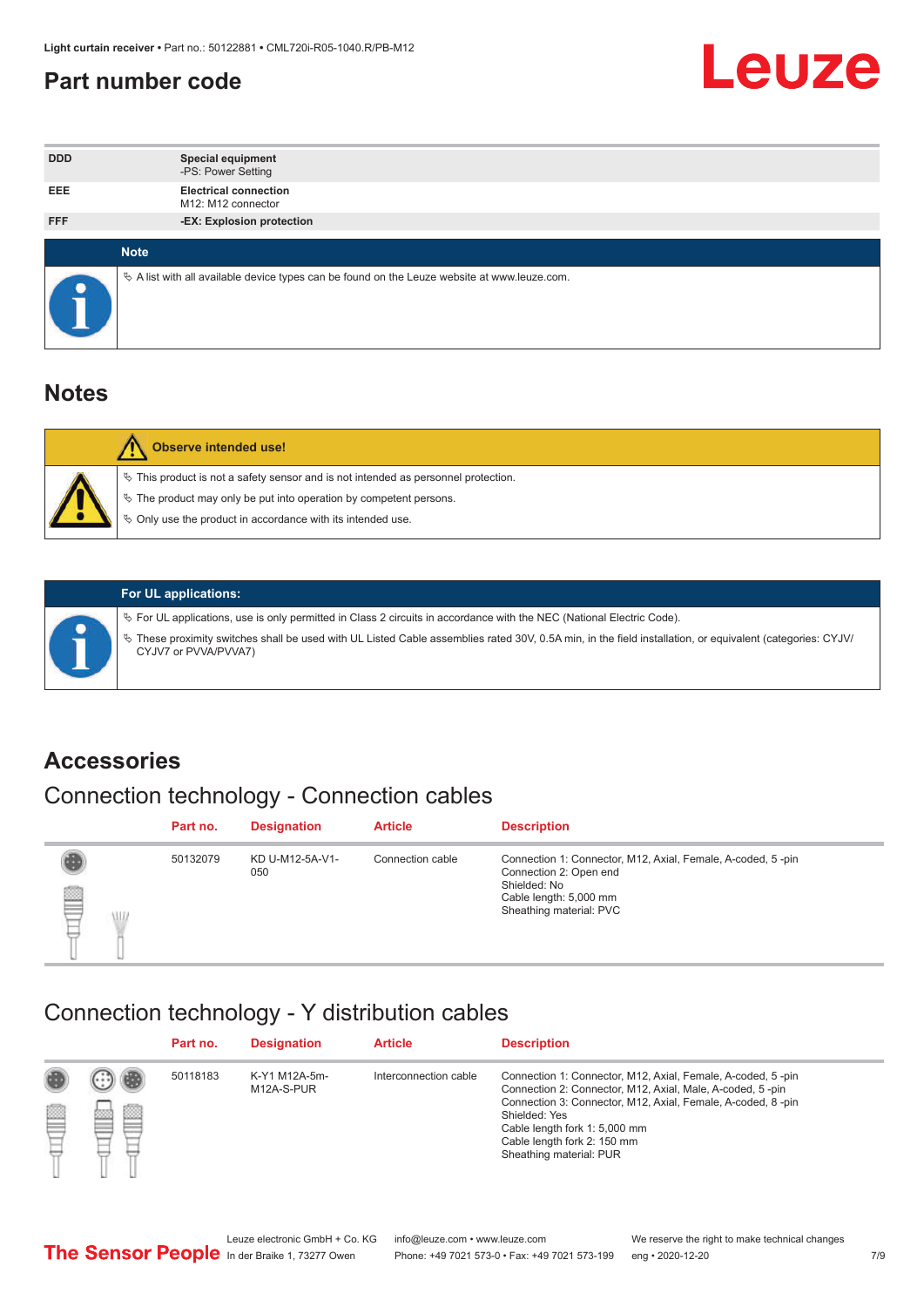#### **Accessories**

# **Leuze**

|   |        | Part no. | <b>Designation</b>           | <b>Article</b>        | <b>Description</b>                                                                                                                                                                                                                                                                             |
|---|--------|----------|------------------------------|-----------------------|------------------------------------------------------------------------------------------------------------------------------------------------------------------------------------------------------------------------------------------------------------------------------------------------|
| 您 | ×<br>一 | 50123265 | K-YPB M12A-5m-<br>M12A-S-PUR | Interconnection cable | Suitable for interface: PROFIBUS DP<br>Connection 1: Connector, M12, Axial, Male, B-coded, 5-pin<br>Connection 2: Cable with connector, M12, Axial, Female, B-coded, 5-pin<br>Connection 3: Cable with connector, M12, Axial, Male, B-coded, 5-pin<br>Shielded: Yes<br>Sheathing material: PUR |

### Mounting technology - Mounting brackets

|               | Part no. | <b>Designation</b> | <b>Article</b>      | <b>Description</b>                                                                                                                                                                                                        |
|---------------|----------|--------------------|---------------------|---------------------------------------------------------------------------------------------------------------------------------------------------------------------------------------------------------------------------|
| $\frac{1}{2}$ | 50142900 | BT 700M.5-2SET     | Mounting device set | Design of mounting device: Bracket mounting<br>Fastening, at system: Through-hole mounting, T slotted hole<br>Mounting bracket, at device: Screw type, Sliding block<br>Type of mounting device: Rigid<br>Material: Steel |

### Mounting technology - Swivel mounts

| Part no. | <b>Designation</b> | <b>Article</b>       | <b>Description</b>                                                                                                                                          |
|----------|--------------------|----------------------|-------------------------------------------------------------------------------------------------------------------------------------------------------------|
| 429046   | <b>BT-2R1</b>      | Mounting bracket set | Fastening, at system: Through-hole mounting<br>Mounting bracket, at device: Clampable<br>Type of mounting device: Turning, 360°<br>Material: Metal, Plastic |

### Configuration devices

| Part no. | <b>Designation</b>             | <b>Article</b>  | <b>Description</b>                                                       |
|----------|--------------------------------|-----------------|--------------------------------------------------------------------------|
| 50121098 | SET MD12-US2-IL1.1<br>$+$ Zub. | Diagnostics set | Interface: USB<br>Connections: 2 Piece(s)<br>Degree of protection: IP 20 |

#### Services

| Part no. | <b>Designation</b> | <b>Article</b>   | <b>Description</b>                                                                                                                                                                                                                                                                                                                                                                                                              |
|----------|--------------------|------------------|---------------------------------------------------------------------------------------------------------------------------------------------------------------------------------------------------------------------------------------------------------------------------------------------------------------------------------------------------------------------------------------------------------------------------------|
| S981001  | CS10-S-110         | Start-up support | Details: Performed at location of customer's choosing, duration: max. 10<br>hours.<br>Conditions: Devices and connection cables are already mounted, price not<br>including travel costs and, if applicable, accommodation expenses.<br>Restrictions: No mechanical (mounting) and electrical (wiring) work<br>performed, no changes (attachments, wiring, programming) to third-party<br>components in the nearby environment. |
| S981005  | CS10-T-110         | Product training | Details: Location and content to be agreed upon, duration: max. 10 hours.<br>Conditions: Price not including travel costs and, if applicable, accommodation<br>expenses.<br>Restrictions: Travel costs and accommodation expenses charged separately<br>and according to expenditure.                                                                                                                                           |